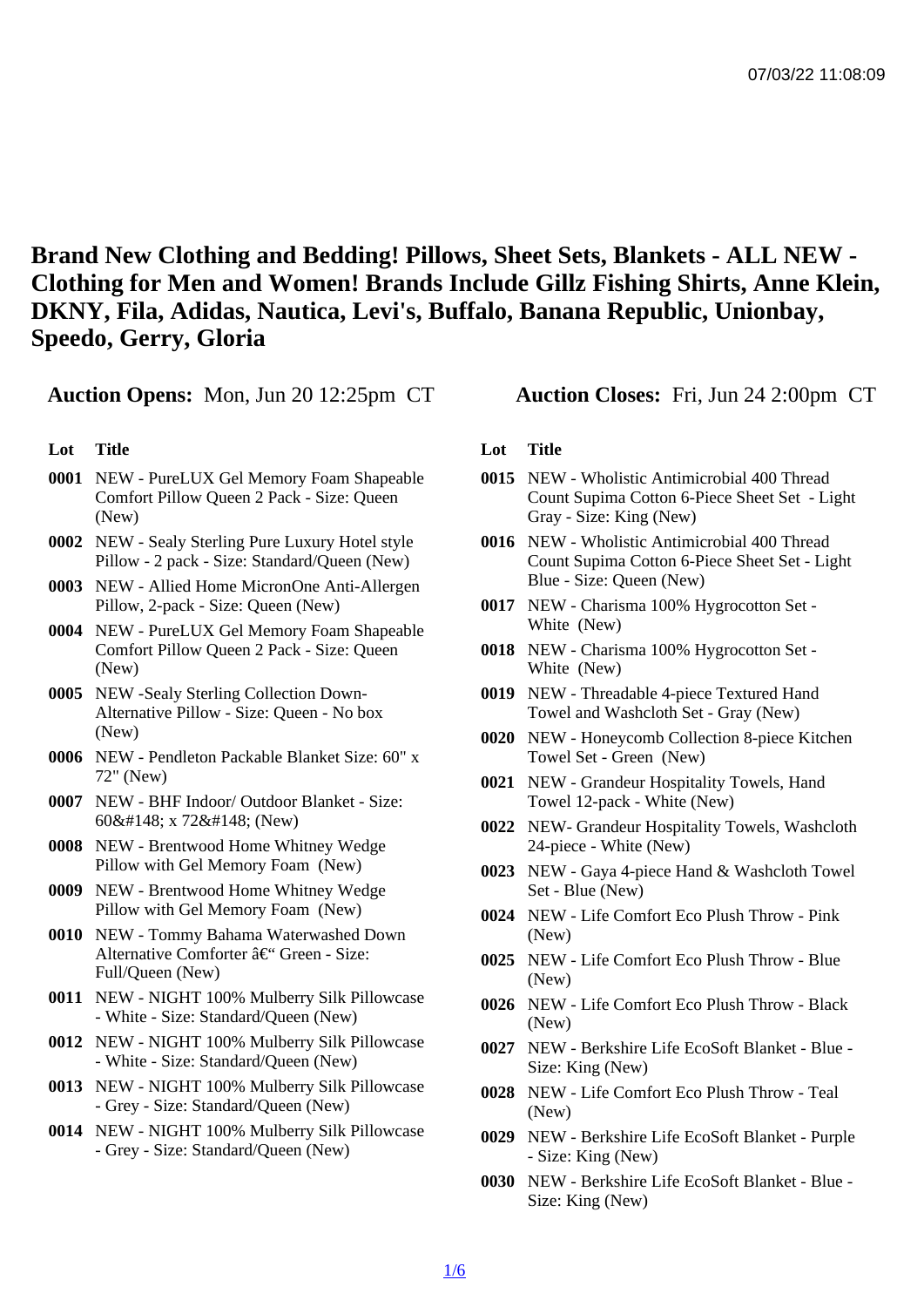- Lot Title
- 0031 NEW Berkshire Life EcoSoft Blanket Gray Size: King (New)
- 0032 NEW Life Comfort Eco Plush Throw Purple (New)
- 0033 NEW Berkshire Life EcoSoft Blanket Gray Size: King (New)
- 0034 NEW Berkshire Life LuxeLoft Blanket Green - Size: Queen (New)
- 0035 NEW Berkshire Life EcoSoft Blanket Blue Size: Queen (New)
- 0036 NEW Berkshire Life EcoSoft Blanket Gray Size: Queen (New)
- 0037 NEW Life Comfort Eco Plush Throw Teal (New)
- 0038 NEW Sutton Place Cooling Throw Green (New)
- 0039 NEW Sutton Place Cooling Throw Green (New)
- 0040 NEW Sutton Place Cooling Throw Green (New)
- 0041 NEW Sutton Place Cooling Throw Green (New)
- 0042 NEW Sutton Place Cooling Throw Yellow (New)
- 0043 NEW Sutton Place Cooling Throw Gray (New)
- 0044 NEW Life is Good Throw Primaloft Green (New)
- 0045 NEW Life is Good Throw Primaloft Green (New)
- 0046 NEW Life is Good Throw Primaloft Green (New)
- 0047 NEW Life is Good Throw Peace Love Dogs Gray (New)
- 0048 NEW Life is Good Throw Peace Love Dogs Gray (New)
- 0049 NEW NIGHT 100% Mulberry Silk Pillowcase - Grey - Size: Standard/Queen (New)
- 0050 NEW Pure Earth Organic Cotton 6-piece Sheet Set - Blue - Size: King (New)
- 0051 NEW Pure Earth Organic Cotton 6-piece Sheet Set - Blue - Size: Queen (New)
- 0052 NEW Pure Earth Organic Cotton 6-piece Sheet Set - Blue - Size: California King (New)
- 0053 NEW Pure Earth Organic Cotton 6-piece Sheet Set - White - Size: King (New)
- 0054 NEW Kirkland Signature 680 Thread Count 6 piece Sheet Set - White - Size: King (New)

Lot Title

- 0055 NEW Kirkland Signature 680 Thread Count 6 piece Sheet Set - Beige - Size: King (New)
- 0056 NEW Kirkland Signature 680 Thread Count 6 piece Sheet Set - Dark Blue - Size: King (New)
- 0057 NEW Jennifer Adams Eternal Sheet Set Beige - Size: Queen (New)
- 0058 NEW Pure Earth Organic Cotton 6-piece Sheet Set - White - Size: California King (New)
- 0059 NEW Vellux Plush Lux Blanket Blue Size: King (New)
- 0060 NEW Charisma Microfiber Sheet Set Dot Stripe - Size: Queen (New)
- 0061 NEW Kirkland Signature 680 Thread Count 6 piece Sheet Set - White - Size: Queen (New)
- 0062 NEW Kirkland Signature 680 Thread Count 6 piece Sheet Set - Gray - Size: King (New)
- 0063 NEW Charisma Microfiber Sheet Set Dot Stripe - Size: Queen (New)
- 0064 NEW Eclipse Duotech Maddox Linen Total Blackout Curtains 2PK (New)
- 0065 NEW Charisma Microfiber Sheet Set Grey Herringbone - Size: Queen (New)
- 0066 NEW Calvin Klein Modern Cotton Jersey 4 piece Sheet Set - Queen (New)
- 0067 NEW Calvin Klein Modern Cotton Jersey 4 piece Sheet Set - Queen (New)
- 0068 NEW Pure Earth Organic Cotton 6-piece Sheet Set - White - Size: Queen (New)
- 0069 NEW Pure Earth Organic Cotton 6-piece Sheet Set - Blue - Size: King (New)
- 0070 NEW Pendleton Weighted Blanket Gray 48" X 72" (20 lbs.) - Gray (New)
- 0071 NEW Kirkland Signature 680 Thread Count 6 piece Sheet Set - Dark Blue - Size: King (New)
- 0072 NEW Kirkland Signature 680 Thread Count 6 piece Sheet Set - Tan - Size: King (New)
- 0073 NEW Kirkland Signature 680 Thread Count 6 piece Sheet Set - Tan - Size: King (New)
- 0074 NEW Men's 32 Degrees Cool Short Sleeve Crew Neck Quick-Dry Breathable T-Shirt 3 Pack - White - Size: Large (New)
- 0075 NEW Men's 32 Degrees Cool 3 Pack T Shirt Short Sleeve 3 Pack - Black - Size: Large (New)
- 0076 NEW Men's 32 DEGREES Cool 2 Pack Short Sleeve Crew Neck - Black - Size: XX-Large (New)
- 0077 NEW Men's 32 DEGREES Heat Long Sleeve Crew Neck Tee, 2 PACK - White/Charcoal - Size: Medium (New)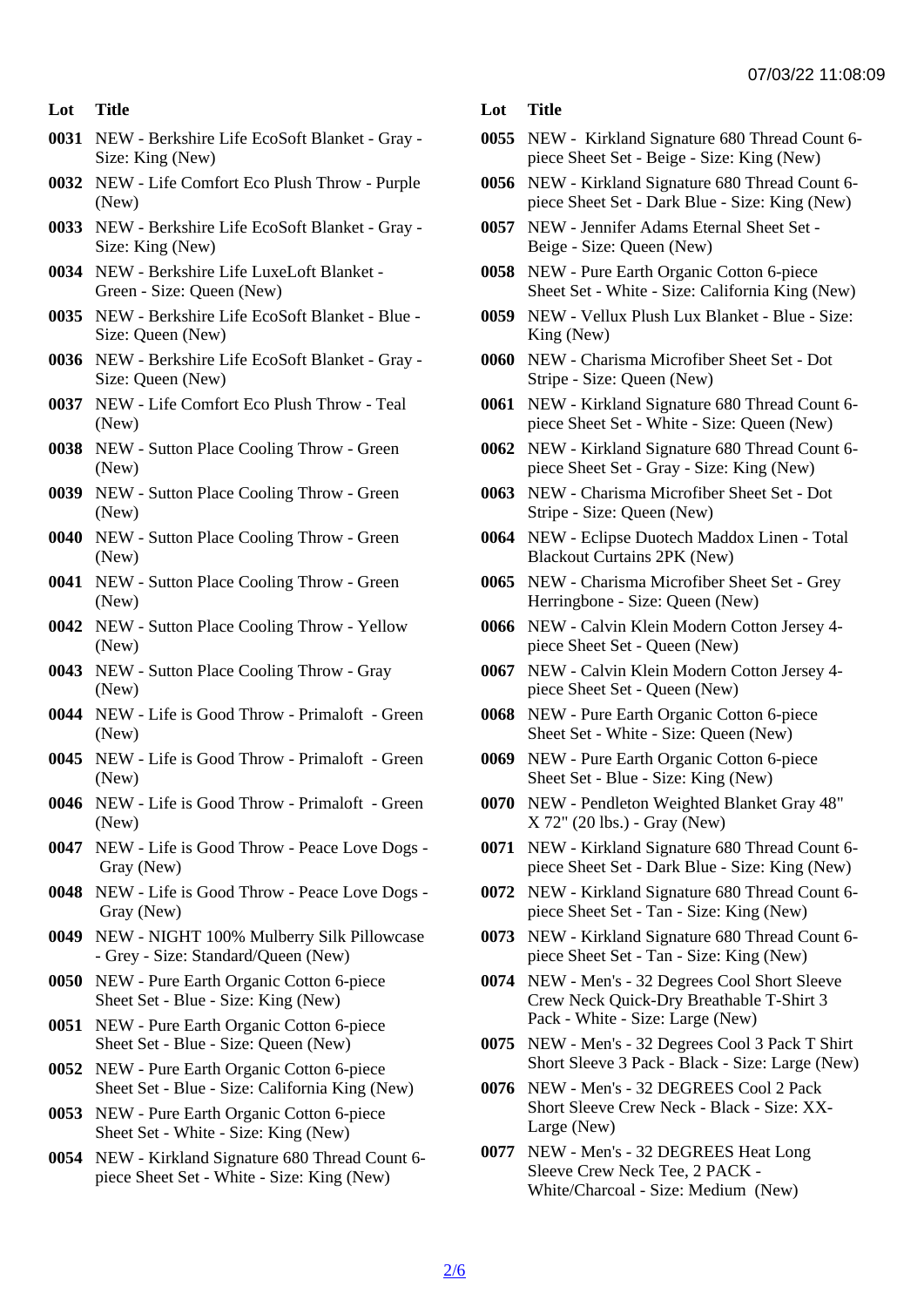- Lot Title
- 0078 New Men's 32 Degrees Heat Stretch Quick-Dry Base Layer Pant W/Working Fly-2 Pack - Black - Size: Medium (New)
- 0079 NEW Men's 32 DEGREES Heat Long Sleeve Crew Neck Tee, 2 PACk - Black - Size: Large (New)
- 0080 NEW Ladies Lucky Brand 4-Piece Pajama Set - Gray - Size: Small (New)
- 0081 NEW Ladies Adidas 3-Stripe Tight with Mesh - Black - Size: XX-Large (New)
- 0082 NEW Ladies Hilary Radley Ponte Pant Black - XX-Large (New)
- 0083 NEW Ladies Matty M Wear Everywhere Legging - Charcoal - Size: Small (New)
- 0084 NEW Ladies Matty M Slub Legging Charcoal - Size: Large (New)
- 0085 NEW Ladies Anne Klein Tummy Control Ponte Pant - Black - Size: Medium (New)
- 0086 NEW Ladies Tuff Athletics High Rise Tight Black - Size: Medium (New)
- 0087 NEW Ladies Matty M Slub Legging Dark Wine - Size: Small (New)
- 0088 New Men's Tommy Bahama Stretch Belt Black/Khaki - Size: Large/X-Large (Pants size 38-42) (New)
- 0089 New Men's Tommy Bahama Stretch Belt Blue/Khaki - Size: Large/X-Large (Pants size 38-42) (New)
- 0090 New Ladies Anne Klein Tummy Control Ponte Pant - Black - Size: X-Large (New)
- 0091 NEW Ladies Modern Ambition Pleated Ponte Pants - Black - Size: XX-Large (New)
- 0092 New Ladies Anne Klein Tummy Control Ponte Pant - Black - Size: X-Large (New)
- 0093 NEW Men's Izod Straight Fit Jeans Size: 30 x 29 (New)
- 0094 New Men's Buffalo Jackson Straight Leg Jean - Dark Blue - Size: 34 x 34 (New)
- 0095 NEW Men's Buffalo Jackson Straight Leg Jean - Blue - Size: 32 x 30 (New)
- 0096 NEW Men's Kirkland Signature Jeans Size: 32 x 32 (New)
- 0097 NEW Men's Urban Star Relaxed Fit, Straight Leg, Stretch Jeans - Size: 38 x 30 (New)
- 0098 NEW Men's Izod Straight Fit Jeans Dark Blue - Size: 38 x 32 (New)
- 0099 New Levi's Men's 505 Regular Fit Straight Leg Jeans - Size: 34 x 30 (New)
- Lot Title
- 0100 NEW Men's WEATHERPROOF VINTAGE Short Sleeve Button Up Shirt - Blue Size: XX-Large (New)
- 0101 NEW Men's Hurley Ultra Soft Stretch Moisture Wicking Performance Polo Shirt - Blue - Size: XX-Large (New)
- 0102 NEW Men's Glacier Soft Comfort Cotton Blend Polo Shirts Variety - Green with Stripes - Size: XX-Large (New)
- 0103 NEW Men's Gillz Deep Sea Woven Tan Long Sleeve Fishing Shirt - Light Taupe - Size: XX-Large (New)
- 0104 NEW Men's FILA Performance Hoodie Black - Size: XX-Large (New)
- 0105 NEW Men's Gillz Deep Sea Woven Long Sleeve Fishing Shirt - Blue Wing Teal - Size: X-Large (New)
- 0106 NEW Men's Spyder Activewear Long Sleeve Shirt - Black - Size: X-Large (New)
- 0107 NEW Men's Pebble Beach Dry-Luxe Performance Polo Golf Shirt - White - Size: X-Large (New)
- 0108 NEW Men's Gillz Deep Sea Woven Long Sleeve Fishing Shirt - Blue Wing Teal - Size: Large (New)
- 0109 NEW Men's Pebble Beach Dry-Luxe Performance Polo Golf Shirt - White - Size: Large (New)
- 0110 New Men's Pebble Beach Performance Polo - Black - Size: Medium (New)
- 0111 NEW Men's Perry Ellis Moisture Wicking Short Sleeve Slub Polo - Blue - Size: Medium (New)
- 0112 NEW Men's Glacier Performance UPF 30 Moisture Wicking Short Sleeve T-Shirts - Gray - Size: XX-Large (New)
- 0113 NEW Men's Glacier Performance UPF 30 Moisture Wicking Short Sleeve T-Shirts - Black - Size: Large (New)
- 0114 NEW Men's CATERPILLAR Premium Cotton Crew T-shirt - Blue - Size: Large (New)
- 0115 NEW Men's Guy Harvey Super Grand Slam Barred Performance Hoody - Sport Grey Heather - Size: Medium (New)
- 0116 NEW Men's Callaway Opti-Dri Golf Shorts Black - Size: 38 (New)
- 0117 NEW Men's Orvis Tech Cargo Short Asphalt - Size: 36 (New)
- 0118 NEW Men's Callaway Stretch Active Waistband Opti-Dry Golf Shorts W/Media Pocket - Gray - Size: 34 (New)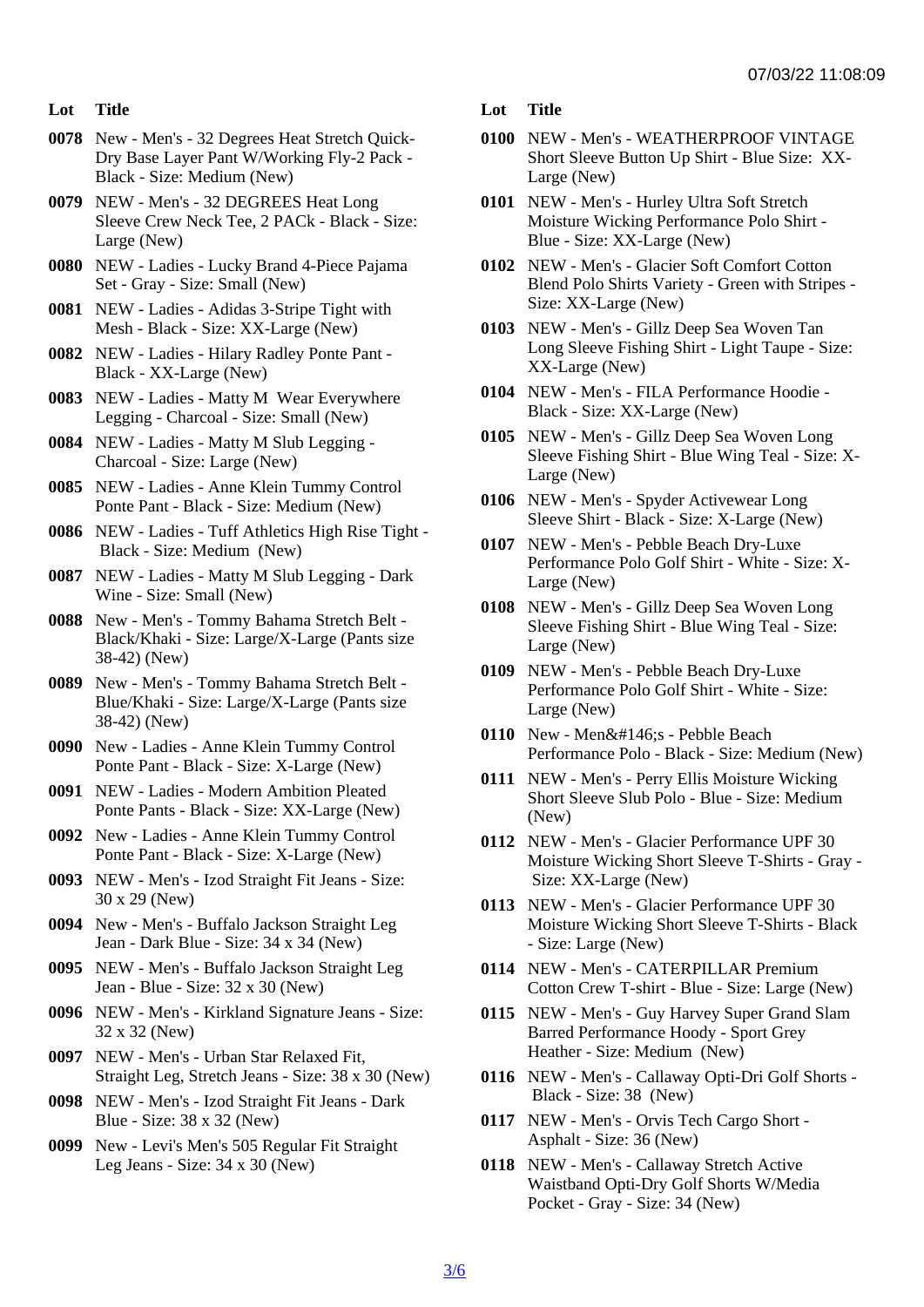- Lot Title
- 0119 NEW Men's Weatherproof Vintage Packable Hybrid "Trail" Quick Dry Shorts - Blue - Size: 32 (New)
- 0120 NEW Men's Callaway OPTIDRI Moisture Wicking Stretch Sun Protection Fabric Golf Short - Blue - Size: 32 (New)
- 0121 NEW Men's Kirkland Signature Swim Short - Black/Blue - Size: Medium (New)
- 0122 NEW Men's Speedo Swim Short Blue Size: Large (34/36) (New)
- 0123 NEW Men's Champion French Terry Short Gray - Size: X-Large (New)
- 0124 NEW Men's Kirkland Signature Swim Short - Green - Size: XX-Large (New)
- 0125 NEW Men's Gerry Pull On Trail Short Gray - Size: XX-Large (New)
- 0126 NEW Men's Callaway Opti-Dri Black Golf Shorts - Black - Size: 40 (New)
- 0127 NEW Men's Fila Tapered Cuffed Leg Lightweight Jogger/Athletic Pants w/Zip Pockets - Black - Size: X-Large (New)
- 0128 New Fila Men's Mid-Weight Performance Jogger - Black - Size: Large (New)
- 0129 NEW Men's Kirkland Signature Active Jogger - Gray - Size: Large (New)
- 0130 NEW Men's Adidas Essential Tricot Zip Pants - Black - Size: Large (New)
- 0131 NEW Men's Kirkland Signature Active Jogger - Gray - Size: Medium (New)
- 0132 NEW Men's Adidas Essential Tricot Zip Pants - Black - Size: Small (New)
- 0133 NEW Men's Izod Stretch 5 Pocket Regular Fit Jeans - Black - Size: 32 x 30 (New)
- 0134 NEW Men's Weatherproof Vintage Fleece Lined Pant - Olive Branch - Size: 32 x 34 (New)
- 0135 NEW Men's Banana Republic Slim Fit Stretch Flat Front Chino Style Pant - Wolf Khaki - Size: 34 x 30 (New)
- 0136 NEW Men's Greg Norman 5 Pocket Pant Black - Size: 36 x 34 (New)
- 0137 NEW Men's -IZOD Navy Heather Advantage Ultraflex Dress Pants Slacks - Size: 38 x 30 (New)
- 0138 NEW Men's BC Clothing Convertible Pant Charcoal - Size: XX-Large x 30 (New)
- 0139 NEW Men's Haggar Travel Performance Dress Pants - Black - Size: 40 x 32 (New)
- 0140 NEW Women's Jess?ca Simpson High Rise Skinny Ankle Jean - Army Olive - Size 6 (New)
- Lot Title
- 0141 NEW Women's Hilary Radley Pull On Slim Leg Tummy Control Pant - Black/White Print - Size: Large (New)
- 0142 NEW Women's Gloria Vanderbilt Ladies&#146: Pull-On Pant - Black - Size: 22 (New)
- 0143 NEW Women's Dalia Ponte Pant Charcoal/Navy Combo - Size: Small (New)
- 0144 NEW Women's Gloria Vanderbilt Pull On Crop Pant - Size: 4 (New)
- 0145 NEW Women's Columbia Straight Leg Jambe Droite Pants - Black - Size: Large (New)
- 0146 NEW Women's Columbia Straight Leg Jambe Droite Pants - Black - Size: Large (New)
- 0147 NEW Women's Columbia Straight Leg Jambe Droite Pants - Black - Size: Small (New)
- 0148 NEW Women's Columbia Straight Leg Jambe Droite Pants - Black - Size: Large (New)
- 0149 NEW Women's Columbia Straight Leg Jambe Droite Pants - Black - Size: X-Large (New)
- 0150 NEW Women's Columbia Straight Leg Jambe Droite Pants - Black - Size: X-Large (New)
- 0151 NEW Women's Anne Klein Jeans Pointe Pants, Tummy Control, Ankle Length - Black - Size: XX-Large (New)
- 0152 NEW Women's Hilary Radley Dress Sleeveless Pockets Lightweight Stretch Tunic - Black - Size: XX-Large (New)
- 0153 NEW Women's 32 Degrees Soft Lux Dress Blue - Size: X-Small (New)
- 0154 NEW Women's Mondetta Hoodie Black Size: Large (New)
- 0155 NEW Women's Matty M Sweater Plus V-Neck Tunic Top - Pink - Size X-Large (New)
- 0156 NEW Women's Banana Republic V-neck Roll Sleeve Tee T-Shirt - Black - Size: X-Large (New)
- 0157 NEW Women's Eddie Bauer Super Soft Full Zip Hoodie - Black - Size: Large (New)
- 0158 NEW Women's Orvis Long Sleeve Linen Blend Top - White - Size: Medium (New)
- 0159 NEW Women's Buffalo Short Sleeve Crewneck Top - Blue Sky - Size: Medium (New)
- 0160 NEW Women's Felina Top Slub Crew Neck Short Sleeve Tee - Green - Size: Medium (New)
- 0161 NEW Women's 32 DEGREES 1 Pack Short Sleeve Tee - White - Size: Medium (New)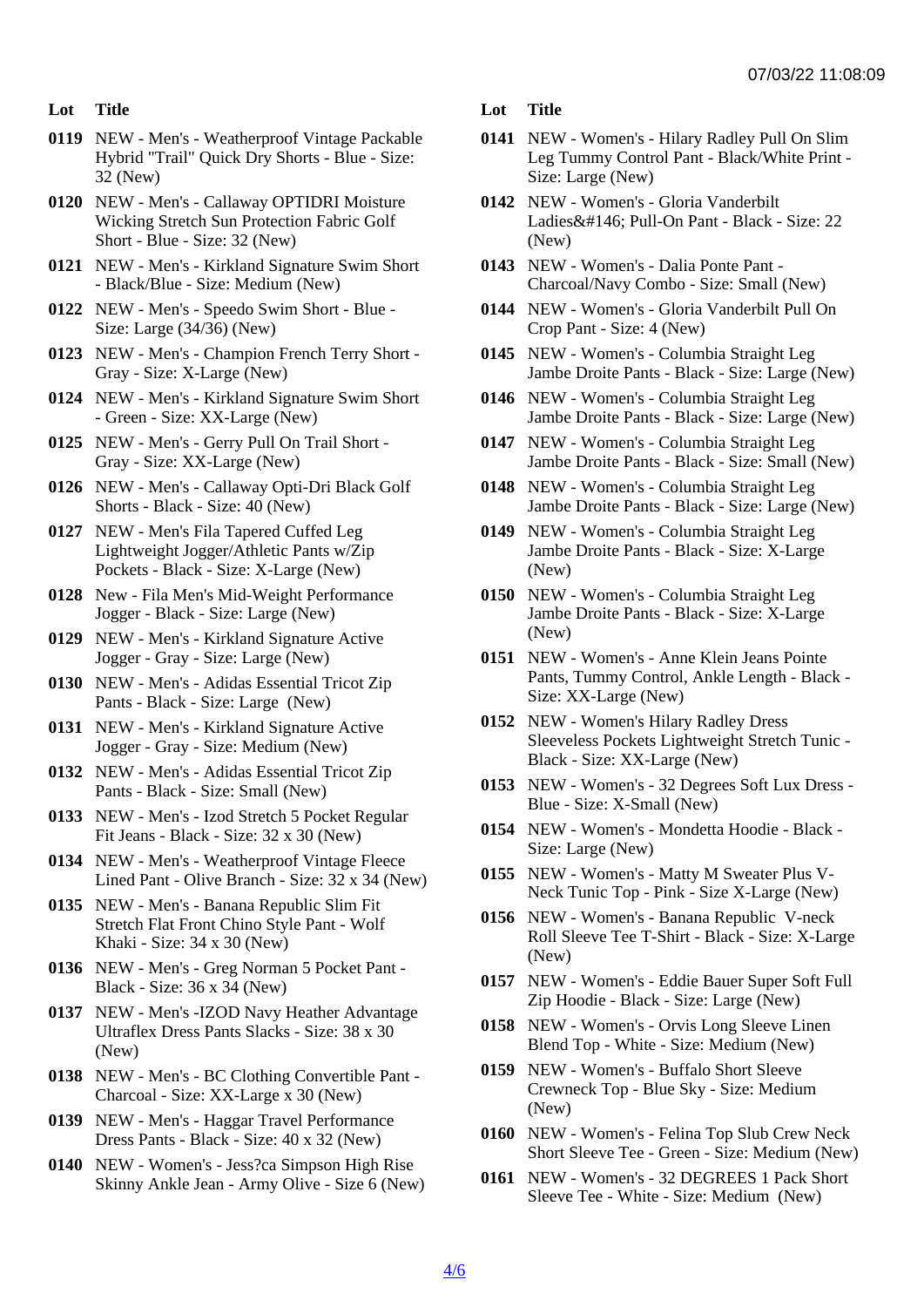- Lot Title
- 0162 NEW Women's Felina Slub Crew Tee Soft & Lightweight Crewneck T-Shirt - Black - Size: Medium (New)
- 0163 NEW Women's Felina Top Slub Crew Neck Short Sleeve Tee - Green - Size: Small (New)
- 0164 NEW Women's Felina Slub Crew Tee Soft & Lightweight Crewneck T-Shirt - Black - Small (New)
- 0165 New Banana Republic Women's Roll Sleeve Tee - Black - Size: Large (New)
- 0166 New Banana Republic Women's Roll Sleeve Tee - Black - Size: Large (New)
- 0167 NEW Women's Skechers Short Sleeve Active Tunic Top - Blue - Size: Large (New)
- 0168 NEW Women's Skechers Tunic Tee Black Size: Large (New)
- 0169 NEW Women's FILA French Terry Crewneck - Tropical Peach - Size: Large (New)
- 0170 NEW Women's Hilary Radley Long Sleeves Cozy Sweater Hoodie - Oatmeal - Size: Large (New)
- 0171 NEW Women's Buffalo Super Soft Hoodie Heather Cedar - Size: Small (New)
- 0172 NEW Women's Buffalo David Bitton Soft Pullover Hoodie Sweatshirt - Black - Size: Small (New)
- 0173 NEW Women's Calvin Klein Fleece Lined Windbreaker Jacket - Pale Lilac - Size: Medium (New)
- 0174 NEW Women's Calvin Klein Fleece Windbreaker Jacket - Bluestone - Size: Medium (New)
- 0175 New Women's Calvin Klein Zip Front Windbreaker Hooded - Black - Size: Large (New)
- 0176 New Women's Calvin Klein Zip Front Windbreaker Hooded - Black - Size: Large (New)
- 0177 New Women's Calvin Klein Zip Front Windbreaker Hooded - Black - Size: X-Large (New)
- 0178 New Women's Calvin Klein Zip Front Windbreaker Hooded - Black - Size: X-Large (New)
- 0179 NEW Women's Calvin Klein Fleece Lined Windbreaker Jacket - Pale Lilac - Size: XX-Large (New)
- 0180 NEW Women's Buffalo David Bitton Soft Pullover Hoodie Sweatshirt - Black - Size: XX-Large (New)
- Lot Title
- 0181 NEW Women's Buffalo Super Soft Hoodie Heather Gray - Size: Large (New)
- 0182 NEW Women's Buffalo David Bitton Super Soft Hoodie - Cedar Green - Size: Medium (New)